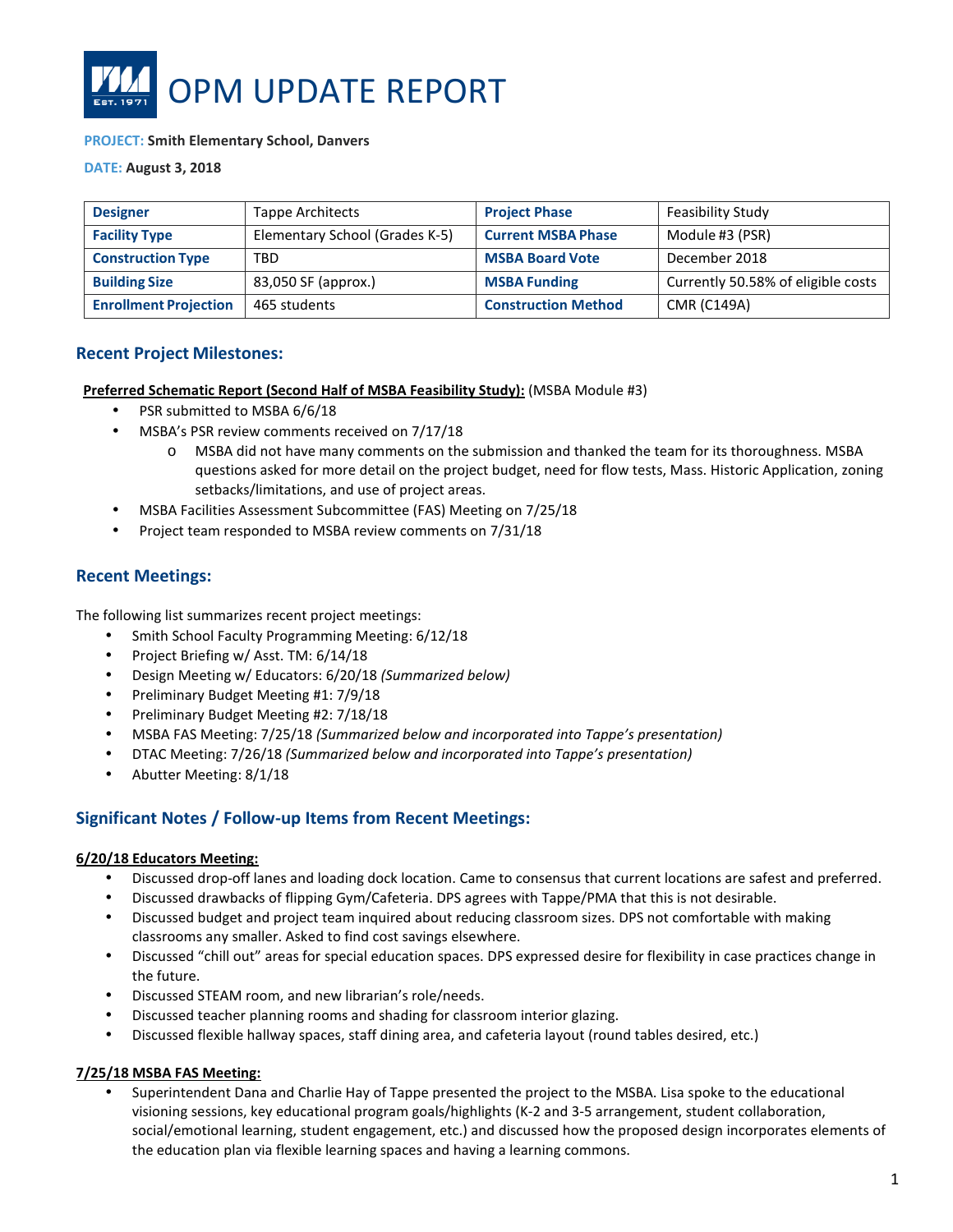- Charlie began by speaking to the PDP process, future redistricting and capacity analyses done at other Danvers Elementary Schools. Continued discussing the PSR process, public zoning of school, site configuration, flexible classroom arrangement, and treating grades K and 5 as transition years.
- Tappe's presentation included slides showing the following: Site plans, building plans, phasing and construction logistics plans, classroom pod views, adjacency/site transportation diagrams, preliminary budget, and project schedule.
- MSBA staff asked various questions and commented on the following topics:
	- o Would like to see more shade on west side of building.
	- o Accessibility, instrument storage in music rooms, adapted PE or OT/PT for "fragile or sound sensitive" students.
	- o Managing maker's spaces, art room, kiln space.
	- o Access for students to do work in wetlands.
	- o Opportunities for future expansion.

#### **7/26/18 DTAC Meeting:** *(Please refer to Tappe's presentation for further information.)*

- Prior to this meeting, Tappe and their Traffic Engineer (HSH) provided the traffic analyses to DTAC & the BETA Group for their review and preliminary questions. HSH responded to all questions to the satisfaction of DTAC/BETA prior to the meeting and incorporated their suggestions into the presentation.
- Tappe and HSH presented to the DTAC at a meeting that was well-attended by Smith School abutters and Town representatives. DTAC confirmed that they have no major concerns regarding the proposed plans at this time.
- Neighbors expressed concerns related to crossing guards, speed of vehicles on Summer Street, and concerns with the proposed plans (building blocks view of field, no path to the field, field parking, sidewalks for walkers, dropoff locations, etc.).
	- o School representatives explained that additional crossing guards and staff at pickup/drop-off times will be used to accommodate the additional students on site, and pointed out that field visitors currently need to walk a further path than what is proposed.
	- o Danvers Police Lieutenant Bettencourt addressed traffic control and field parking questions, stating that the DPD keeps clubs liable to ensure that they park in the designated areas. This has been successful after the MS and HS projects in Town.
	- o The DTAC chair stated that these do not appear to be significant concerns.
	- o David Lane committed to considering adding new sidewalks on Lobao to connect to the proposed sidewalk that will be added as part of the project.
	- An abutter asked if the proposed staff parking lot can be used instead as a bus dropoff loop.
		- o David Lane explained that the turning radii of busses may make this difficult, and this may limit parking; however, David committed to having Tappe investigate.

## **Next Steps with MSBA: Module 4 – Schematic Design:**

Deliverables for the Schematic Design will include more detailed site plans, floor plans, building sections, and building elevations, identify major systems and materials, and more detailed computer images, renderings, and models. From this effort, more detailed construction cost estimates will also be performed and the total project budget will be established.

#### **Work and design elements that will be further developed include, but are not limited to, the following:**

- Room Data Sheets
- Schematic Exterior Building Elevations
- Narrative Building Systems Descriptions (MEP, FP, security, IT) and Outline Specifications
- Preliminary Summary of Ineligible Spaces
- LEED Updates and Checklist
- FF&E Specification and Estimate
- Value Engineering Plan for Detailed Design
- Total Project Budget (Form 3011) (includes preliminary summary of ineligible costs)
- Construction Estimate; UniFormat II, Level 3
- Updated Project Cash Flow
- Updated Project Schedule

## **Department of Elementary & Secondary School (DESE) Submission shall include the following:**

- Special Education Delivery Methodology
- Updated & Signed Educational Space Summary
- Updated Floor Plans showing integrated locations of DESE spaces.